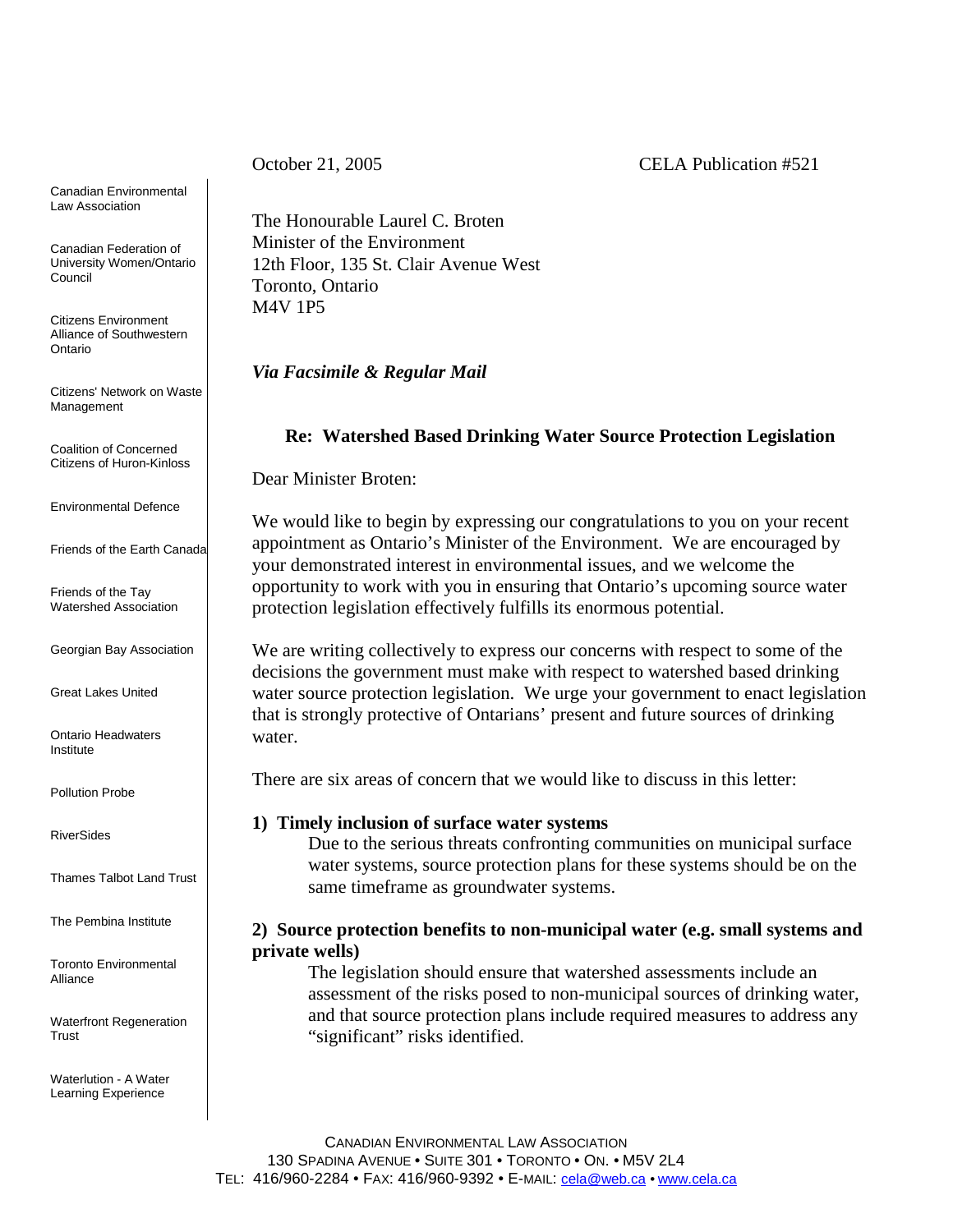## **3) The types of required responses to assessed risks**

Source protection legislation should require appropriate responses for moderate and low risks, in addition to significant risks, and adequate funds should be made available for these levels of risk as well.

## **4) The province of Ontario's own environmental approvals**

Immediately after the passage of the new legislation, the government should begin a process of ensuring that new and existing provincial permits, approvals, and standards of operations are reviewed and amended, where necessary, for consistency with watershed based source protection.

## **5) Integrating source water protection with Great Lakes protection**

Proactive steps must be taken as soon as the legislation is passed to ensure that the new source water protection regime is integrated and incorporated into existing Great Lakes programs as well as inter-provincial, federal and bi-national agreements regarding future use.

### **6) Adequate funding of source protection at the implementation stage**

It is essential that there be a sustainable and reliable approach to funding the implementation measures contained in source protection plans, which includes a mechanism for the equitable reallocation of funds.

# **1) TIMELY INCLUSION OF SURFACE WATER SYSTEMS**

**Due to the serious threats confronting communities on municipal surface water systems, source protection plans for these systems should be on the same timeframe as groundwater systems.**

We are concerned that there may be a decision by the government to focus source protection efforts initially on municipal groundwater systems. While it is essential to provide source protection for municipal groundwater systems, it is equally essential to provide source protection for municipal surface water systems.

This would include all of those cities and towns whose water is taken from a river (such as Kitchener and Brantford, for example), as well as those whose water is taken from one of the Great Lakes or connecting channels (such as Toronto, London, Windsor, Hamilton, for example).

We appreciate that the province has invested heavily in technical work regarding municipal groundwater systems and that this work must be efficiently used in source protection. However, in our view, there is no reason not to require the municipal surface water systems to initiate and complete the first phase of source protection planning on the same time frame as municipal groundwater systems.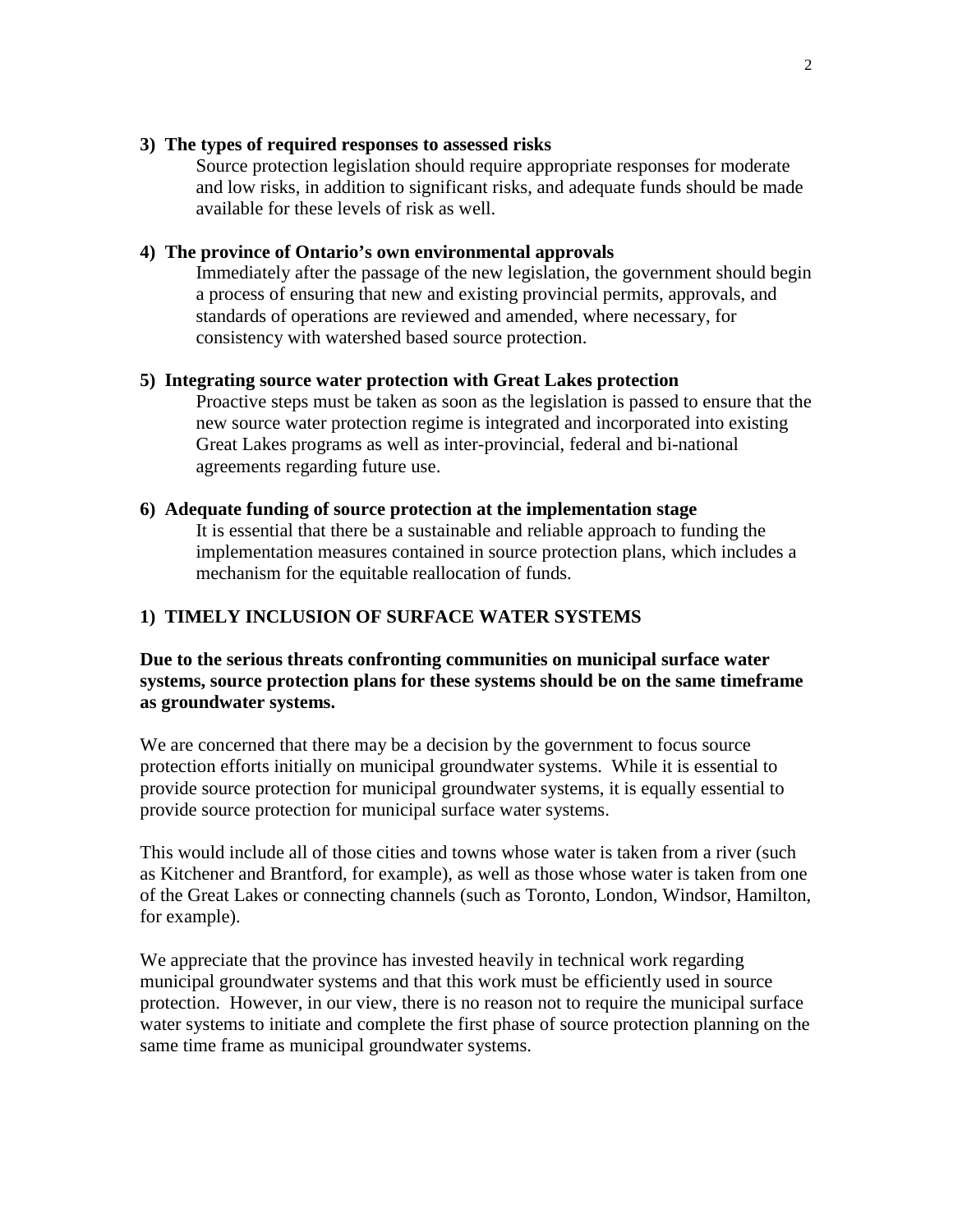In many cases, the potential threats and risks to communities are even greater in the case of surface water systems than in groundwater systems, making the barrier of source protection even more urgently needed. For example, in the case of an industrial spill upstream of the City of Brantford, the contaminants could move to drinking water intakes within an hour or two, removing the City's entire drinking water supply for the duration of the cleanup. On a longer term basis, watersheds cumulatively contribute contaminants from agriculture and urban activity to the surface water supply of downstream communities that can present real, present health risks and that can seriously interfere with the community's ability to treat the water so that it is safe enough to drink. In both examples, watershed based source protection plans should be required to assess the risks and to propose response measures in accordance with the level of the risk. This is what your Technical Experts Committee recommended in its report to you last November.

The Walkerton Inquiry recommendations, as well as the reports of the Source Protection Advisory Committee and the Technical Experts Committee, all noted that source protection is an important protection barrier for both surface water and ground water systems. Source protection plans for surface water systems should not be on a slower track than groundwater systems.

# **2) SOURCE PROTECTION BENEFITS TO NON-MUNICIPAL WATER (E.G. SMALL SYSTEMS AND PRIVATE WELLS)**

**The legislation should ensure that watershed assessments include an assessment of the risks posed to non-municipal sources of drinking water, and that source protection plans include required measures to address any "significant" risks identified.**

We are very concerned that your government may decide not to include source protection requirements that would benefit non-municipal water sources in Ontario.

Justice O'Connor pointed out that there are in excess of 500,000 private residential wells in use in Ontario, serving millions of people. They are located everywhere in the province, from southwestern and central Ontario to eastern Ontario and through the north. He noted that in many cases, source protection will be the only realistic barrier to help keep their water sources viable for drinking purposes. In many cases, the well owner has no control over the surrounding activities that may be impacting the drinking water sources on which he or she relies.

In addition, as you know, there are tens of thousands of "small systems" in the province providing drinking water for non-residential uses and seasonal uses. Examples include summer camps, recreational areas, institutions, churches, community halls, restaurants and gas stations and many others. While your government has taken steps to begin implementing improvements to the regulation of these systems, which we support, we note that the Drinking Water Advisory Committee recommended to you that local health units would use source protection assessment information in helping owners and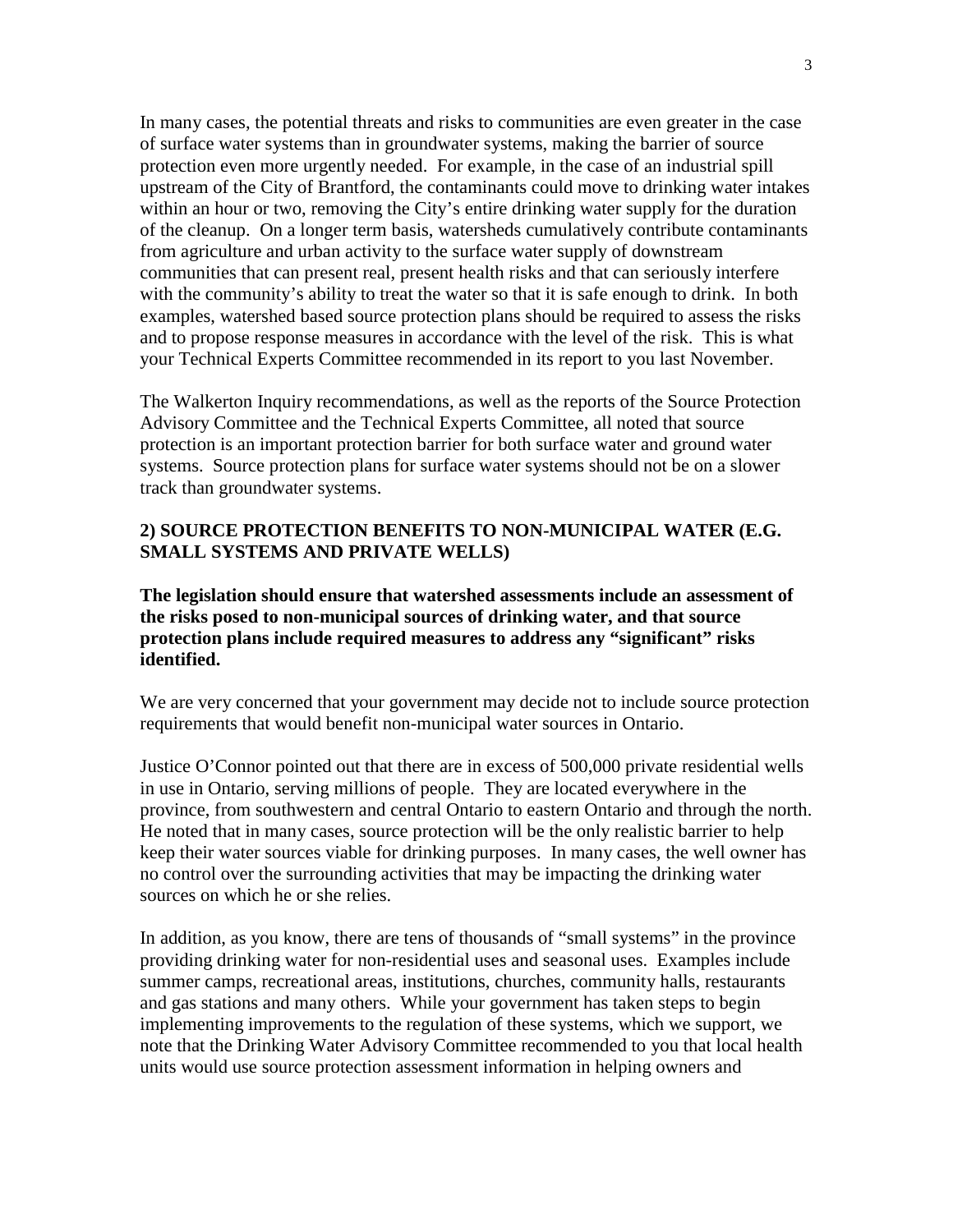operators to determine what level of treatment and protection each system needs in accordance with the province's developing regulation.

We urge you to ensure that the legislation requires watershed assessments to include an assessment of the level of risk posed by activities and pathways to these non-municipal sources of drinking water. Furthermore, we urge you to ensure that source protection plans be required to set out those measures that are to be taken to deal appropriately with risks that meet the test of "significant" as it will be defined in the legislation. For example, if a local industry's activities pose a significant risk, the plan should explain what will be required to address that risk, even though the drinking water source is for private users rather than a municipal system. Appropriate measures could range from a required contingency plan to a municipal by-law setting out required protection measures in a particular zone of impact.

Source protection legislation should provide significant benefits and improvements to source water across the province, and not just to Ontario residents who live in towns and cities big enough to have installed municipal drinking water systems.

It may surprise you to know that even within one hour of Ontario's capital city, there are communities with thousands of residents who rely entirely on their own private wells for drinking water and who are at the mercy of the activities permitted to take place in their watershed for the quality of their water sources.

If only municipal systems' sources are required to have protective measures under the source protection plans, then Ontario's watershed based source protection legislation will immediately become irrelevant to millions of Ontarians across much of the province, both in the south and in the north. This is not the vision of the ground-breaking, precedent-setting watershed based source protection legislation that we have been expecting and anticipating from your government. We urge you to ensure that private, non-municipal drinking water will also benefit from required actions under approved source protection plans.

### **3) THE TYPES OF REQUIRED RESPONSES TO ASSESSED RISKS**

# **Source protection legislation should require appropriate responses for moderate and low risks, in addition to significant risks, and adequate funds should be made available for these levels of risk as well.**

Your Technical Experts Committee (TEC) recommended an approach wherein risks will be assessed in the watershed based on provincial criteria, and categorized as "significant risks", "moderate risks", "low risks" and "negligible risks". TEC recommended that significant risks have "mandatory risk reduction" to substantially reduce the risk; that moderate risks be actively managed so that the risks do not increase and are reduced where feasible. It also recommended that low risks be monitored with management to prevent degradation, and that these risks be reduced where feasible.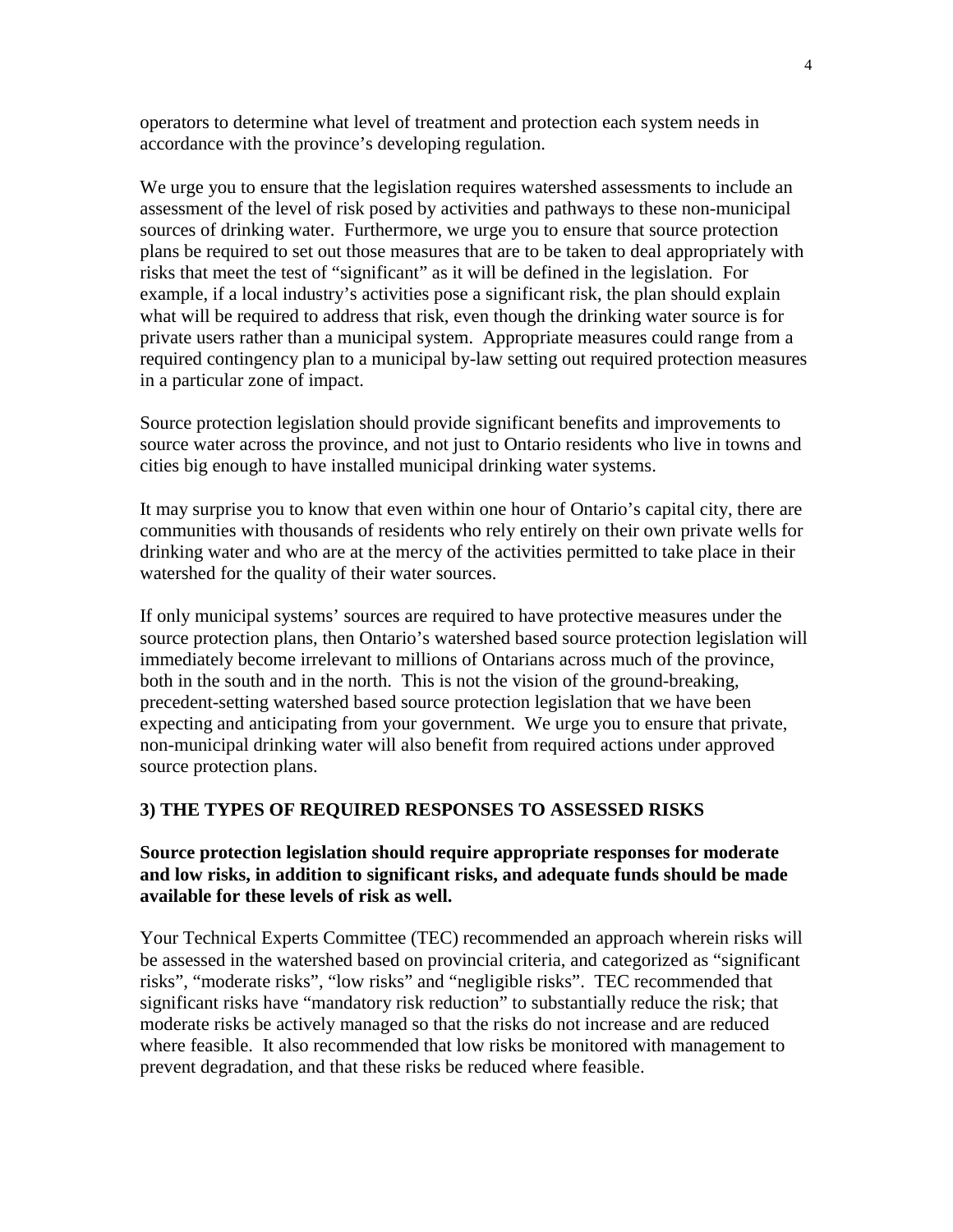We support this approach and urge you to ensure that the legislation requires each of these types of responses according to the risk category. We urge you to ensure that source protection plans are not permitted to ignore or fail to respond to the "moderate" and "low" risks. We also urge you to ensure that new municipal tools and financing for source protection are available not only for the "significant" risks, but also for the assessed "moderate" and "low" risks, to be used as appropriate.

While it is imperative and urgent to respond promptly to significant risks, it is equally important that we do not allow situations that have not yet become "significant" to further deteriorate. For areas in excellent condition, the legislation should also, in keeping with TEC's recommended approach, help ensure that those valuable resources are protected and maintained.

We are very concerned that the government may choose to require responses for only significant risks, and leave it open to local communities to decide whether or not to address the remaining risks. Rather, watershed source protection should be forwardlooking and preventative. Not only should the legislation urgently respond to the already significant risks, but it should prevent and reduce the other levels of risks. Responses to the moderate and low risks may be quite varied across a watershed or across the province, so long as they are appropriate for the risk level assessed in the source protection plan.

# **4) THE PROVINCE OF ONTARIO'S OWN ENVIRONMENTAL APPROVALS**

**Immediately after the passage of the new legislation, the government should begin a process of ensuring that new and existing provincial permits, approvals, and standards of operations are reviewed and amended, where necessary, for consistency with watershed based source protection.**

While it will take some time to establish source protection planning committees, complete source protection plans and begin implementing source protection measures in watersheds, the Province of Ontario currently regulates a huge number of activities which directly affect source waters across the province.

We hope that, beginning with the passage of source protection legislation, the province's own approvals agencies across the government will have immediate requirements and mandates to include source protection in provincial regulatory decisions and actions as follows:

a) Immediately consider impacts on source waters of all new or amended permits and approvals, such as for mining, aggregates, petroleum wells, water wells, certificates of approval for emissions to water and air, land applications of biosolids, siting of waste disposal operations, and all other sectors for which the province of Ontario issues permits and approvals;

b) Immediately alter any relevant prescribed standards of operations across all sectors to include source water protection requirements;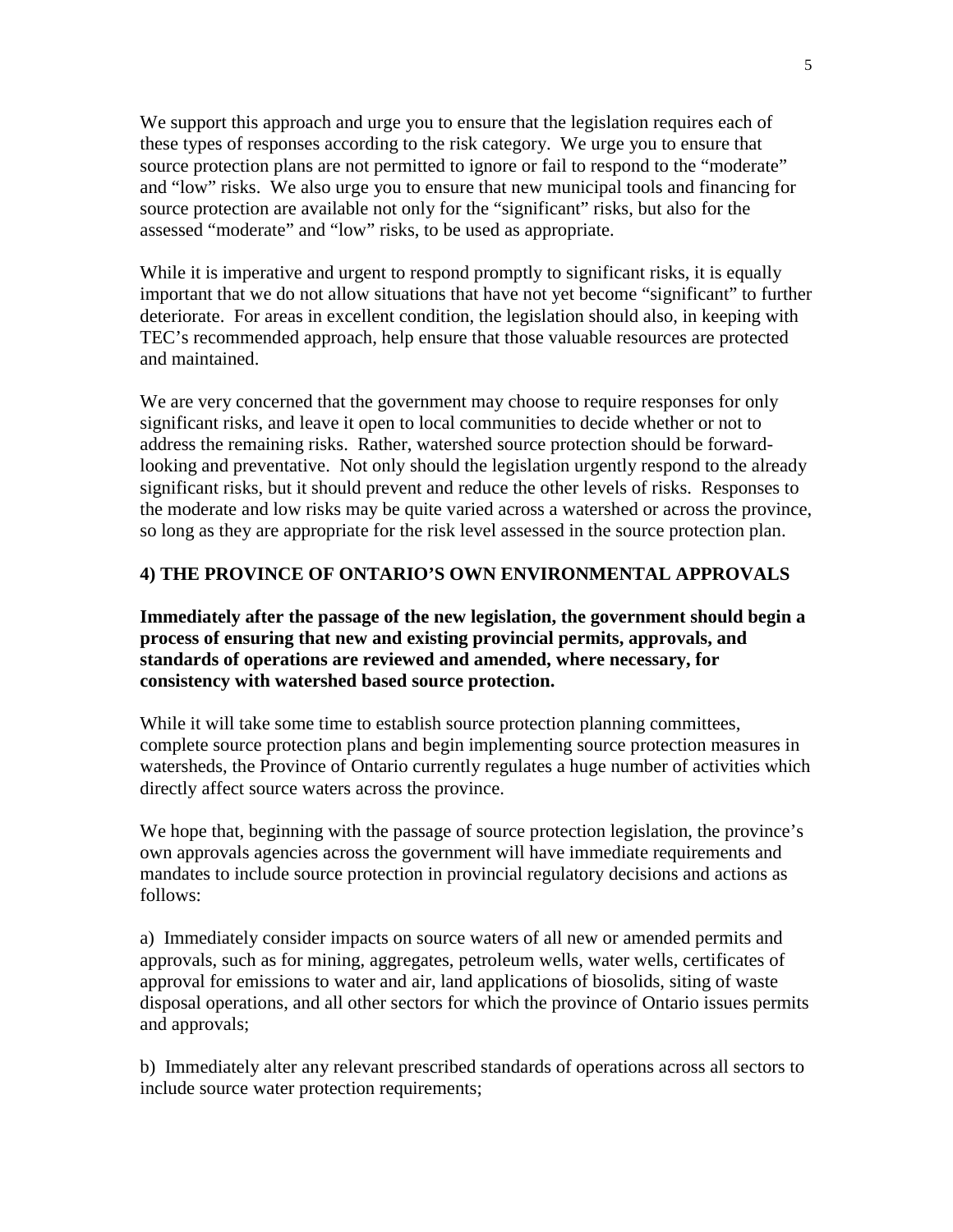c) Immediately ask each relevant Ministry (for example, MNDM, MNR, MOE, MMAH) to systematically prioritize those provincial permits and approvals that should be reviewed and, if necessary, amended to ensure that they are consistent with watershed source protection principles;

d) As soon as the watershed based source protection plans are completed and approved, require the relevant approval Ministry to review and amend any permits and approvals of operations that have been identified as significant risks in the watershed; and

e) Immediately begin a process to systematically review all provincial permits and approvals issued in northern Ontario where there may not be designated source protection planning regions, to ensure that provincially regulated operations are not presenting a risk to municipal, private or First Nations water sources.

It is also important to ensure that other pieces of provincial environmental legislation are framed in such a way as to maintain consistency with the principles and legal requirements of the source protection legislation. For instance, nutrient management legislation and regulations currently do not deal with human health protection. Source protection legislation must have primacy and ensure that approved source protection plans are implemented on farms as well as on lands used by other industries.

# **5) INTEGRATING SOURCE WATER PROTECTION WITH GREAT LAKES PROTECTION**

**Proactive steps must be taken as soon as the legislation is passed to ensure that the new source water protection regime is integrated and incorporated into existing Great Lakes programs as well as inter-provincial, federal and bi-national agreements regarding future use.**

There are concerns that, due to the complexity of the issues and the timing of interjurisdictional negotiations, adequate source water protection for Great Lakes communities will not be effectuated until much later in the implementation process. However, a vast number of communities rely upon, or are impacted by, the Great Lakes basin, and it is important that their concerns be addressed from the outset.

Immediate steps can be taken to integrate source protection measures into existing Great Lakes programs at both the provincial and federal level, and source protection planning should draw upon the wealth of knowledge and research which has been accumulated under these programs. A central record of all concurrent projects should be maintained by the government in order to ensure that duplication of effort is minimized, and accessibility of information to the public is maximized.

Additionally, it is important that source protection principles inform the province's longer term goals and priorities in its inter-jurisdictional negotiations regarding the Great Lakes. Ultimately, watershed-based source protection measures should be integrated into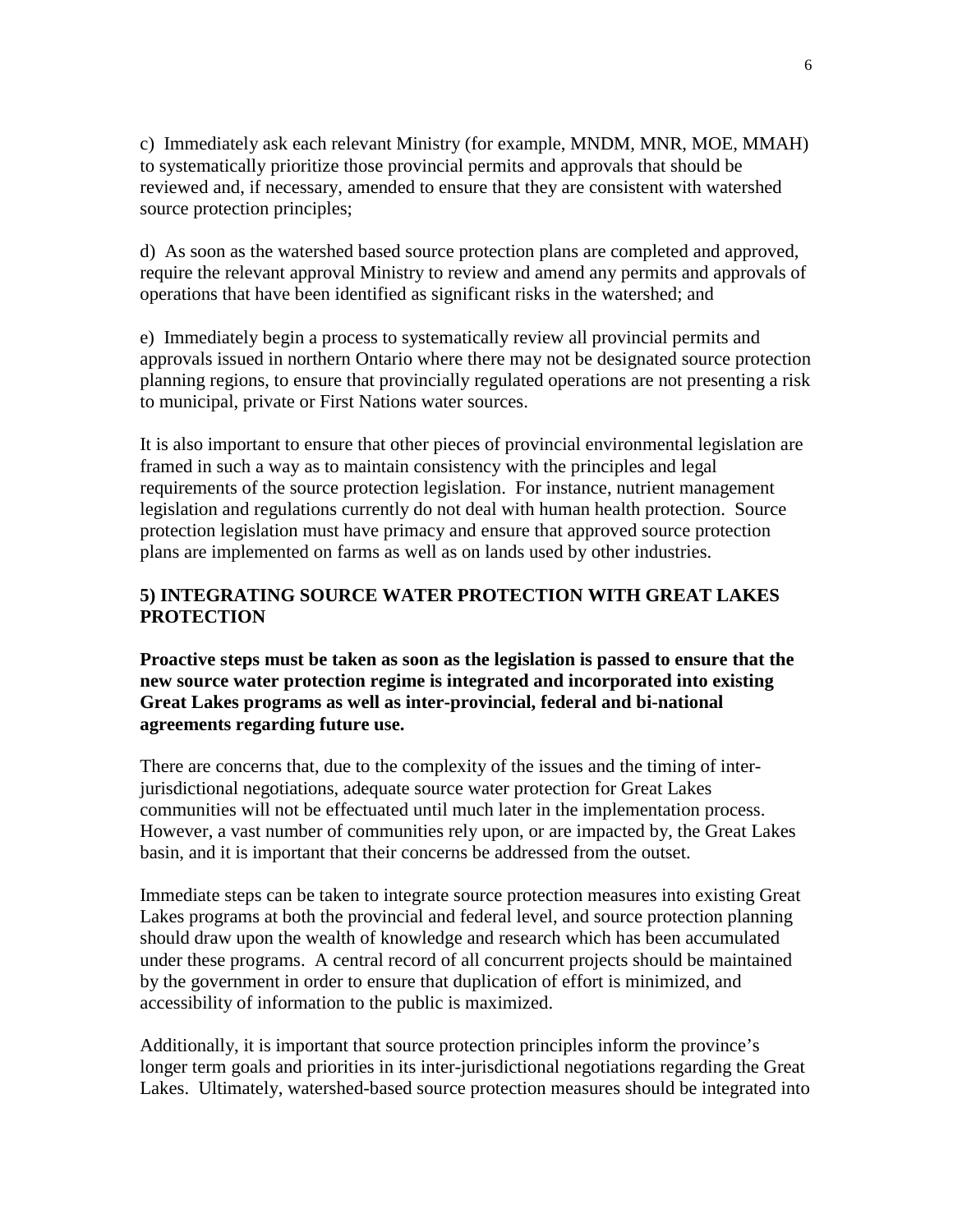agreements such as the Canada-Ontario Agreement, the Great Lakes Charter Annex 2001, and the Great Lakes Water Quality Agreement.

Finally, it is critical that source protection planning and implementation consider the implications to the entire Great Lakes basin, and not only to the individual watersheds. For example, actual water takings should be tabulated for both the watershed and the basin as a whole, and cumulative impacts assessed.

# **6) ADEQUATE FUNDING OF SOURCE PROTECTION AT THE IMPLEMENTATION STAGE**

**It is essential that there be a sustainable and reliable approach to funding the implementation measures contained in source protection plans, which includes a mechanism for the equitable reallocation of funds.**

While we would prefer that there be a dedicated fund, that is not subject to competing priorities of general revenue in the annual budget-setting exercise, we understand that government may choose to provide for funding in other ways.

Regardless of the method chosen, we strenuously urge the provincial government to structure the funding approach in such a way as to provide a mechanism for the equitable reallocation of funds. This will help ensure that measures are put in place in the locations where they are needed for the health of the watershed. In many cases, the areas of dire need will not be the same as those areas with a sufficient population base to contribute to costs through water rates and property taxes.

In addition, it is important for the funding design to recognize that there may be impacts from upstream users in a watershed, and benefits to downstream users, with the result being that both should be involved in the funding mechanism required to reduce the risks.

Furthermore, not all source protection measures will be appropriately implemented by municipalities. The Implementation Committee reported to your government last November that there are a variety of ways to approach protection, including, for example, an exciting array of stewardship approaches that build on the work of local groups, NGOs and conservation organizations.

The Implementation Committee cost estimates for source protection noted one example as resulting in an extrapolated cost for source protection implementation of \$30 per capita per year. However, as mentioned above, not all of the source protection work will match the location of the population base, and so it is essential that there be a funding mechanism to collect and then appropriately redistribute implementation funds. We also reiterate that, based on the experiences of those jurisdictions which have embarked on aspects of source protection, there is generally a need for multiple revenue streams.

In this respect, we note that when your government introduced the Ontario Health Premium, it was stated to be based in part on the need for maintaining healthy communities and specifically to be used in part for the funding of source protection.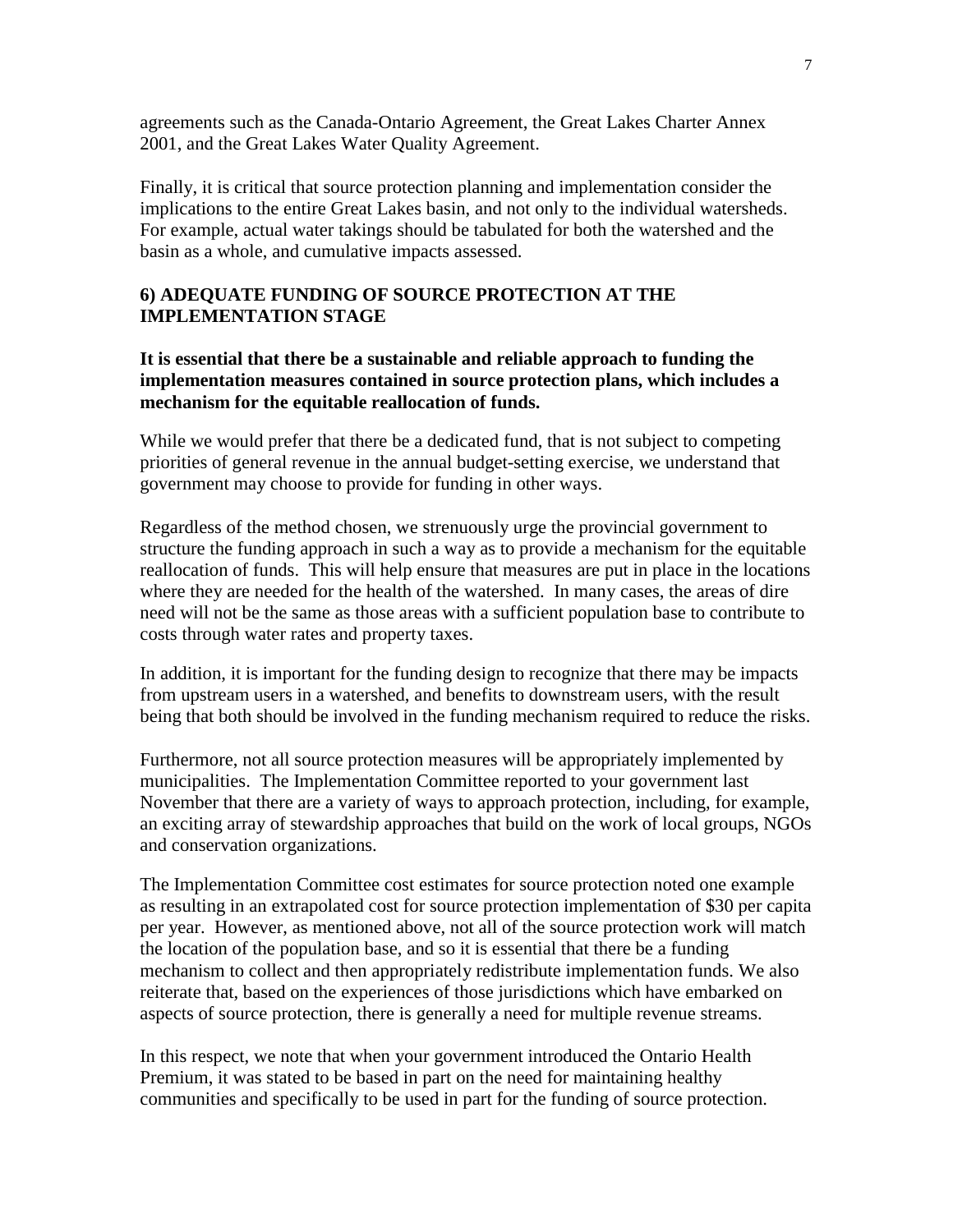Other models could include a Source Protection Fund, such as the Manitoba Water Stewardship Fund that was proposed in March 2004 with the province's source protection legislation. That model provides for multiple funding sources, with base funding from an environmental levy plus legislative appropriations, Federal-Provincial agreements, and any other grants to be held in a trust account to disperse grants.

Similarly, Quebec recently introduced legislation to establish its National Water Fund for measures protecting and developing water resources and ensuring sufficient water quality and quantity. Quebec will start the fund with an allocation from general revenue and a variety of sources will contribute to the fund including duties, royalties and fees.

Another well known example is Dayton, Ohio's Well Field Protection Fund where a charge was levied to every customer (\$1 per 1000 cubic feet) for six years, after which no charge was levied for five years before being reinstituted at \$0.50 per 1000 cubic feet in 1999. This fund generates 1.5 million per annum in that vicinity alone.

The US EPA supports the Source Water Assessment Program with a grants and loans program, and States have established revolving funds with low interest loans for a variety of groups such as communities, non-profits and commercial entities. This is a flexible program that allows for the use of a variety of funding sources.

There are many potential New Revenue Sources, including those recommended by the Implementation Committee (IC) to you last November. These include:

- Water taking charges
- Rates
- Pollution charges
- Per capita charges
- Incentive programs
- General Revenues

For a more detailed discussion of these and other potential revenue sources, please refer to Appendix 1.

The costs of NOT financing source protection are extremely significant. Among them are the absence of a first barrier in protecting drinking water; the potential for illness and even tragedy; the additional costs of treatment and the lack of confidence in drinking water.

Your government is well aware of the costs of the Walkerton tragedy alone, in the face of which households should willingly pay \$30 per year for source protection. The Trust for Public Land & AWWA "Source Protection Handbook" cites US EPA data as demonstrating that

– "the costs of treating contaminated groundwater supplies was, on average, 30 to 40 times more (and up to 200 times greater) than preventing their contamination."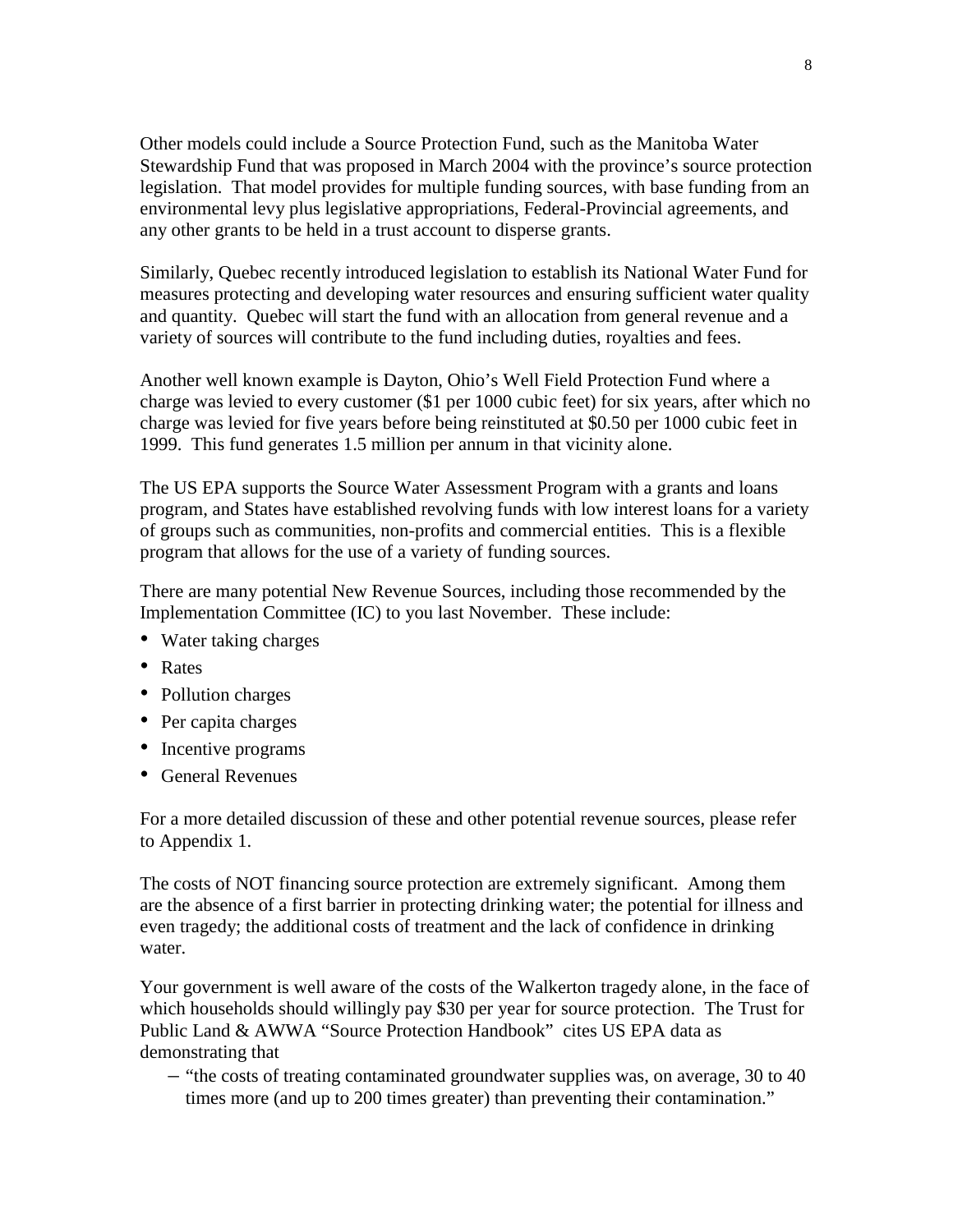We have just passed the 5th anniversary of the Walkerton tragedy. Justice O'Connor identified source protection as the most fundamental first barrier in a multi-barrier approach, which is the only way to truly protect drinking water.

Ontario needs true watershed-based source water protection that is capable of providing protection to residents across the entire province. Your government must make some immediate decisions regarding governance, financing, new tools and authorities in order to build on the momentum you have generated to date.

Without an adequately funded, watershed scale source protection approach, we risk promulgating a disjointed approach which could fail to identify watershed scale solutions.

We thank you for your attention, and we would welcome the opportunity to meet with you in order to discuss our concerns and hopes for your government's important and ground-breaking source protection initiative.

Yours truly,

Theresa McClenaghan, Counsel at the Canadian Environmental Law Association

Rick Smith, Executive Director of Environmental Defence

Vicki Barron, Executive Director of the Waterfront Regeneration Trust

Derek Coronado, Research and Policy Coordinator for the Citizens Environment Alliance of Southwestern Ontario

Bill DeYoung, on behalf of the Thames Talbot Land Trust

Carol Dillon and David Taylor, Co-Chairs of Friends of the Tay Watershed Association

Bob Duncanson, Executive Director of the Ontario Headwaters Institute

Rick Findlay, Director of the Water Programme at Pollution Probe

John Jackson, Coordinator for the Citizens' Network on Waste Management

Karen Kun, Co-Director and Co-Founder of Waterlution - A Water Learning Experience

Kevin Mercer, Executive Director of RiverSides

Mary Muter, "Georgian Baykeeper" for GBA Foundation and VP of the Georgian Bay Association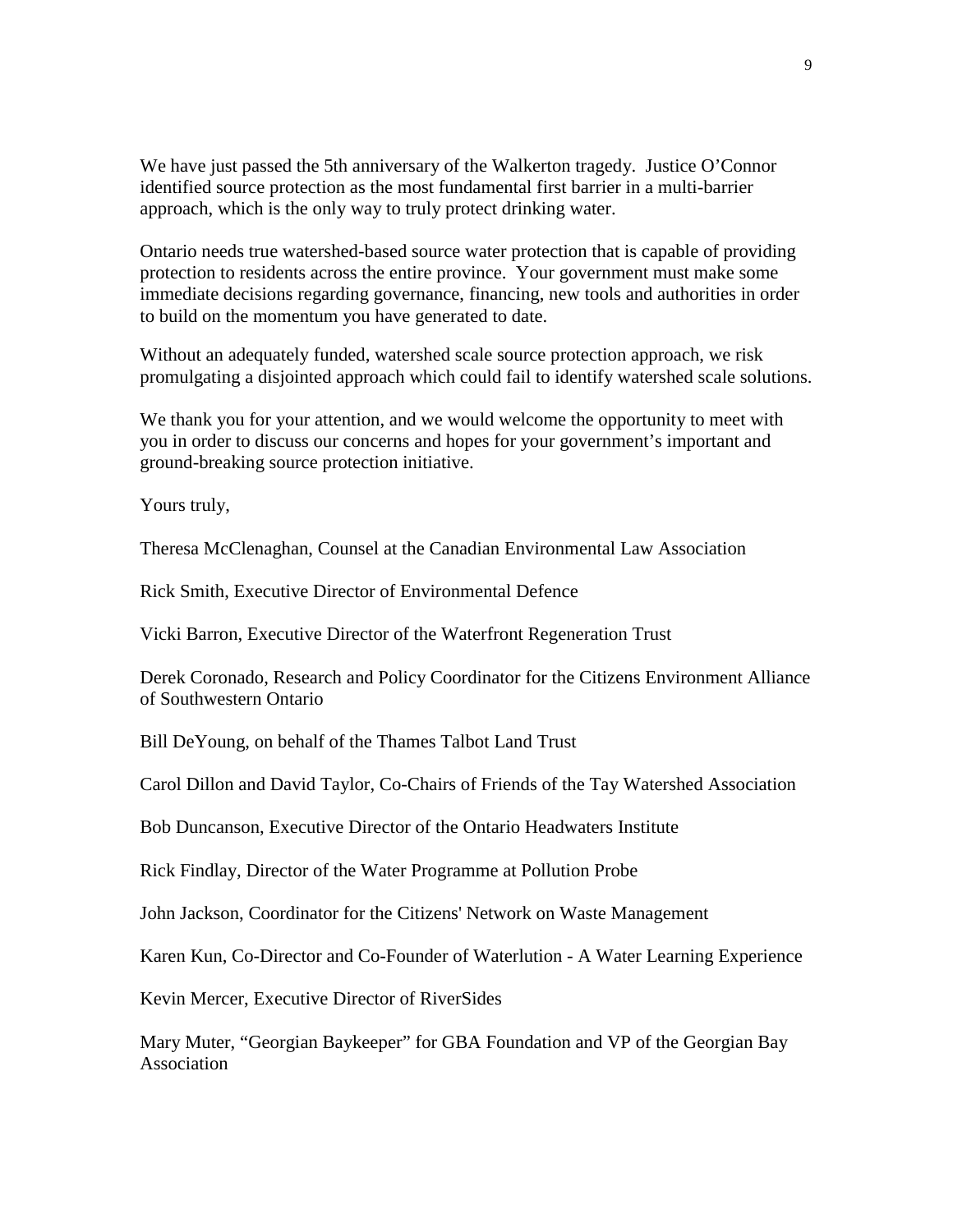Edeltraud Neal, President of the Canadian Federation of University Women/Ontario Council

Beatrice Olivastri, Chief Executive Officer of Friends of the Earth Canada

Shelley Petrie, Executive Director of Toronto Environmental Alliance

Derek Stack, Executive Director of Great Lakes United

John Welwood, Spokesperson for The Coalition of Concerned Citizens of Huron-Kinloss

Mark S. Winfield, Ph.D, Director of Environmental Governance, The Pembina Institute

c.c. Premier Dalton McGuinty, Premier of Ontario Minister Dwight Duncan, Minister of Finance Minister David Caplan, Minister of Public Infrastructure Renewal Minister Leona Dombrowsky, Minister of Agriculture, Food and Rural Affairs Minister David Ramsay, Minister of Natural Resources Minister Rick Bartolucci, Minister of Northern Development and Mines Minister John Gerretsen, Minister of Municipal Affairs and Housing Minister George Smitherman, Minister of Health and Long-Term Care Minister Jim Watson, Minister of Health Promotion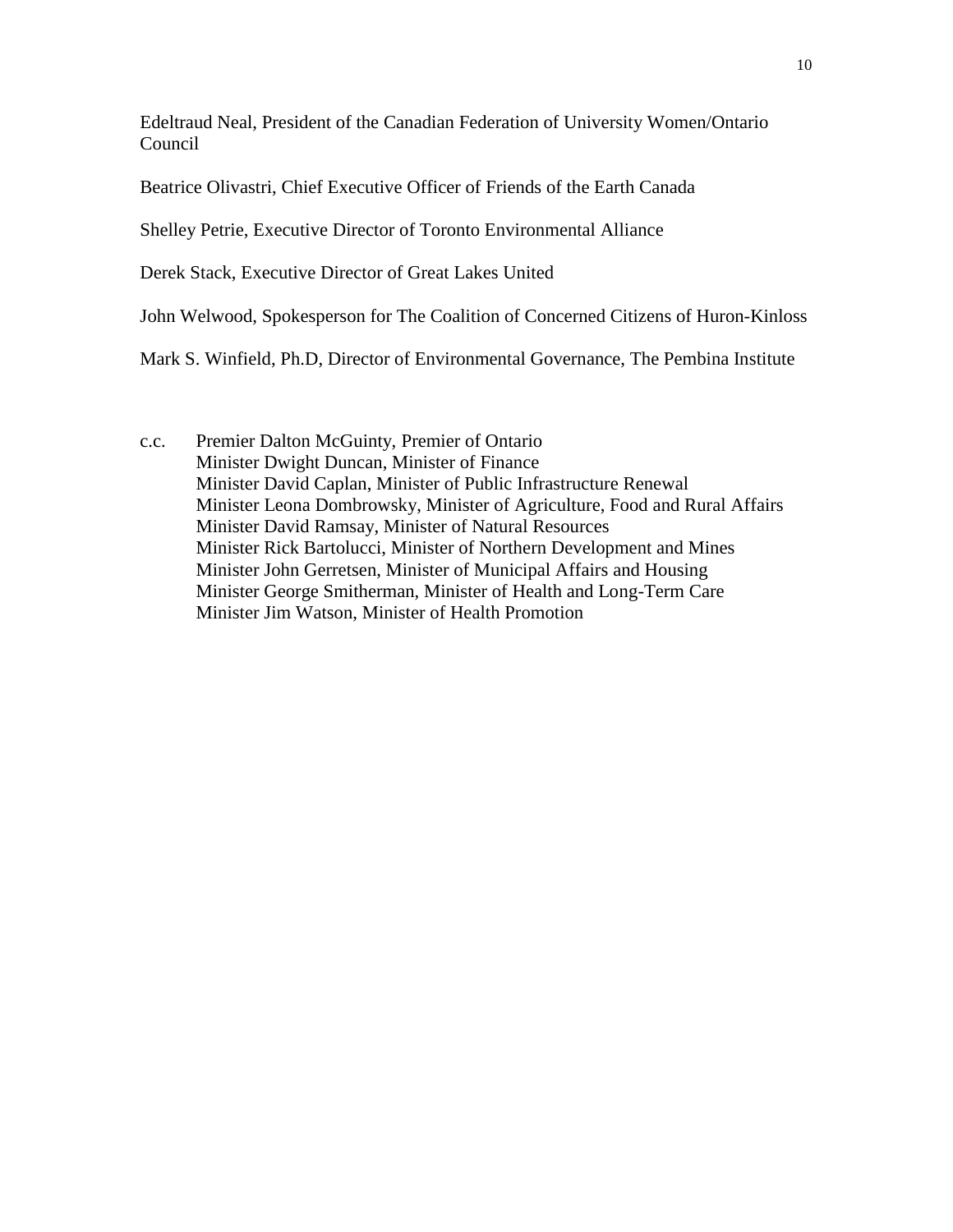# **APPENDIX 1: EXAMPLES OF REVENUE SOURCES**

# Water taking charges

The Implementation Committee on Watershed Based Drinking Water Source Protection (IC) recommended that the province proceed with its plans as announced in December 2003. We urged the province to use water taking charges as one component of funding source protection. IC recommended that they should be imposed as a regulatory charge, they should be volume based, on actual volumes of takings, and that there should be a very limited number of exemptions such as fire fighting, ecosystem restoration and conservation.

Jurisdictions that impose water taking levies include the Netherlands, for ground water takings, and France and Spain, to manage river basins. The UK, Germany and Denmark also impose water taking charges.

In North America, those regions which impose water taking levies include Minnesota, British Columbia, Saskatchewan, Manitoba and Nova Scotia.

### Pollution Charges

There are several examples of jurisdictions which impose pollution charges, including British Columbia's Waste Discharge emissions fees, New South Wales, and Australia where threshold emissions are weighted to the substance's environmental impact and the sensitivity of the receiving environment.

These types of charges can be imposed as regulatory charges, which may cover approvals, monitoring, data base establishment and data sharing, resource management decision making and implementation.

### Discharges to water levies

There are also several specific examples of discharges to water levies such as waste water taxes in Denmark, Germany, and the Netherlands. In North America, effluent charges are levied in the states of New Jersey, Louisiana, and Washington.

### Water and Sewage Rates

Ontario has already provided for the inclusion of source protection costs in the Sustainable Water and Sewer Systems legislation, which is not yet proclaimed. The definition of "full cost" under that legislation includes source protection. We support the use of water and sewer rates to provide a component of source protection funding, but note that it is unlikely they will be able to cover all of the costs, especially as infrastructure needs are so great and the population base is not necessarily located where the source protection work is actually needed on the ground. Water rates are used for aspects of source protection in Seattle, Washington, Dayton, Ohio, and New York City.

### Incentive programs

There are many areas where incentive programs will be the best tool for aspects of source protection. Examples include abandoned wells decommissioning, including abandoned petroleum wells, abandoned mines, historic deep well disposal, septic system